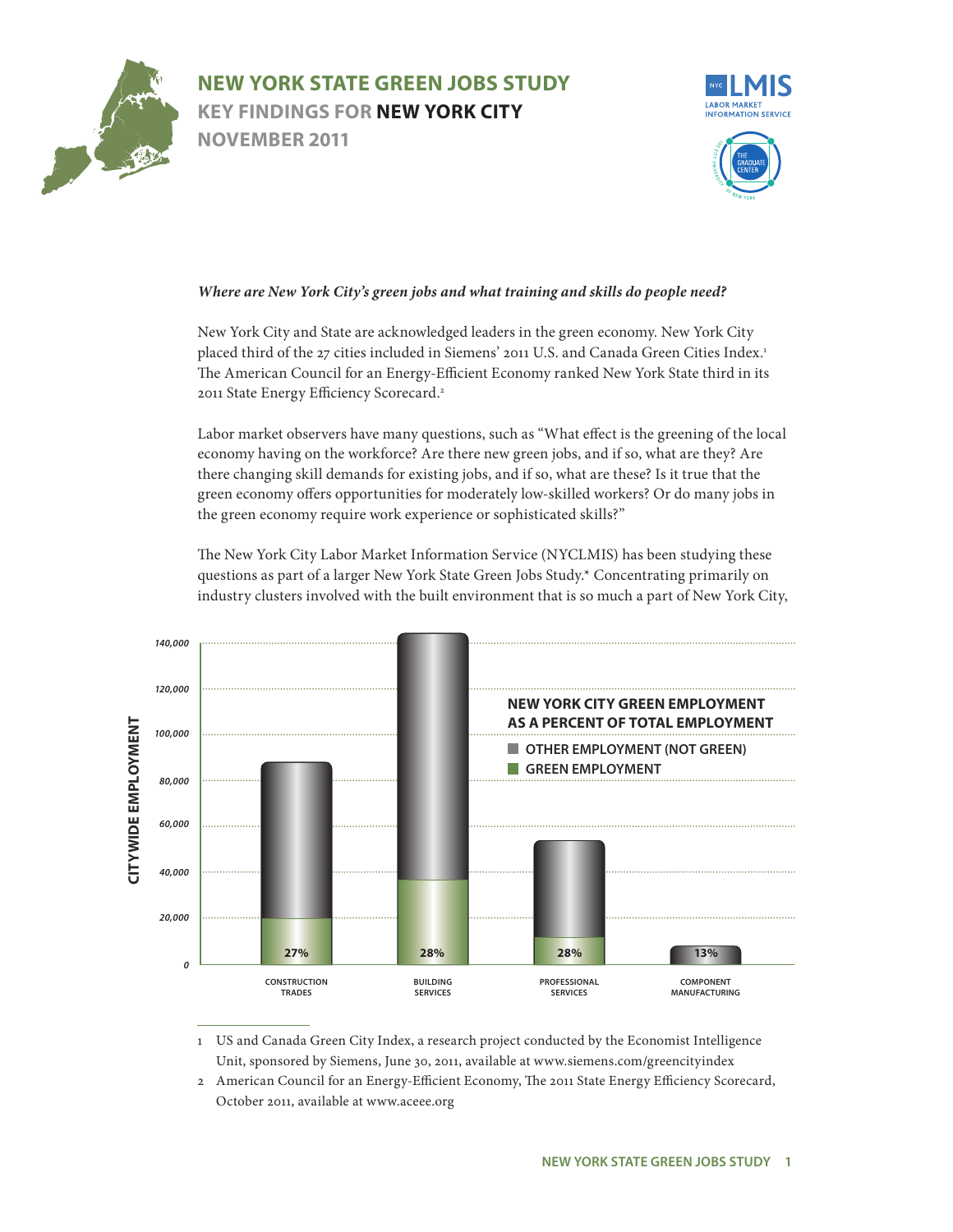



system in 2009. The NYCLMIS identified the ten groups in an earlier report, *Gaug-ing Employment Prospects in New York City,*  and the use of renewable energy sources. The study delved into what drives green economic activity in these clusters, the impact on occupations and work requirements, and identified the implications of these impacts for education and training providers. The goal of the study was The results may er ers. Here are the key findings for New York City: the study examined how these industry clusters are involved in increasing energy efficiency ourage some and d to get the facts about green employment. The results may encourage some and discourage othengaged in retail sales

facturing, which was also studied, is both much smaller and less green than the other 1. The green economy is very real. New York City employers in the key industry clusters of construction, building services and professional services reported that more than one in four employees work in green jobs. These are noteworthy proportions. Component manuthree.

#### **How was "green" defined in this study?**

While the green economy touches nearly every sector of the economy, including transportation, environmental remediation, waste removal, agriculture and many others, this green jobs research focused on two spheres of green economic activity: Energy Efficiency and Renewable Energy. Within this area of interest, the following definitions were used:

- Green economic activities produce goods or deliver services that increase energy efficiency *or generate renewable energy.*
- *Green employers are engaged in a targeted green economic activity, such as retrofitting buildings or generating power from wind energy.*
- Green employees are primarily engaged in producing green products or delivering green *services, such as photovoltaic installers, insulation workers, or energy auditors.*

For Building Services, green was defined somewhat differently, as helping buildings and facilities achieve greater energy efficiency, use new energy technologies, or achieve other environmental sustainability goals. For this cluster, people engaged in recycling and green cleaning were counted as green employees.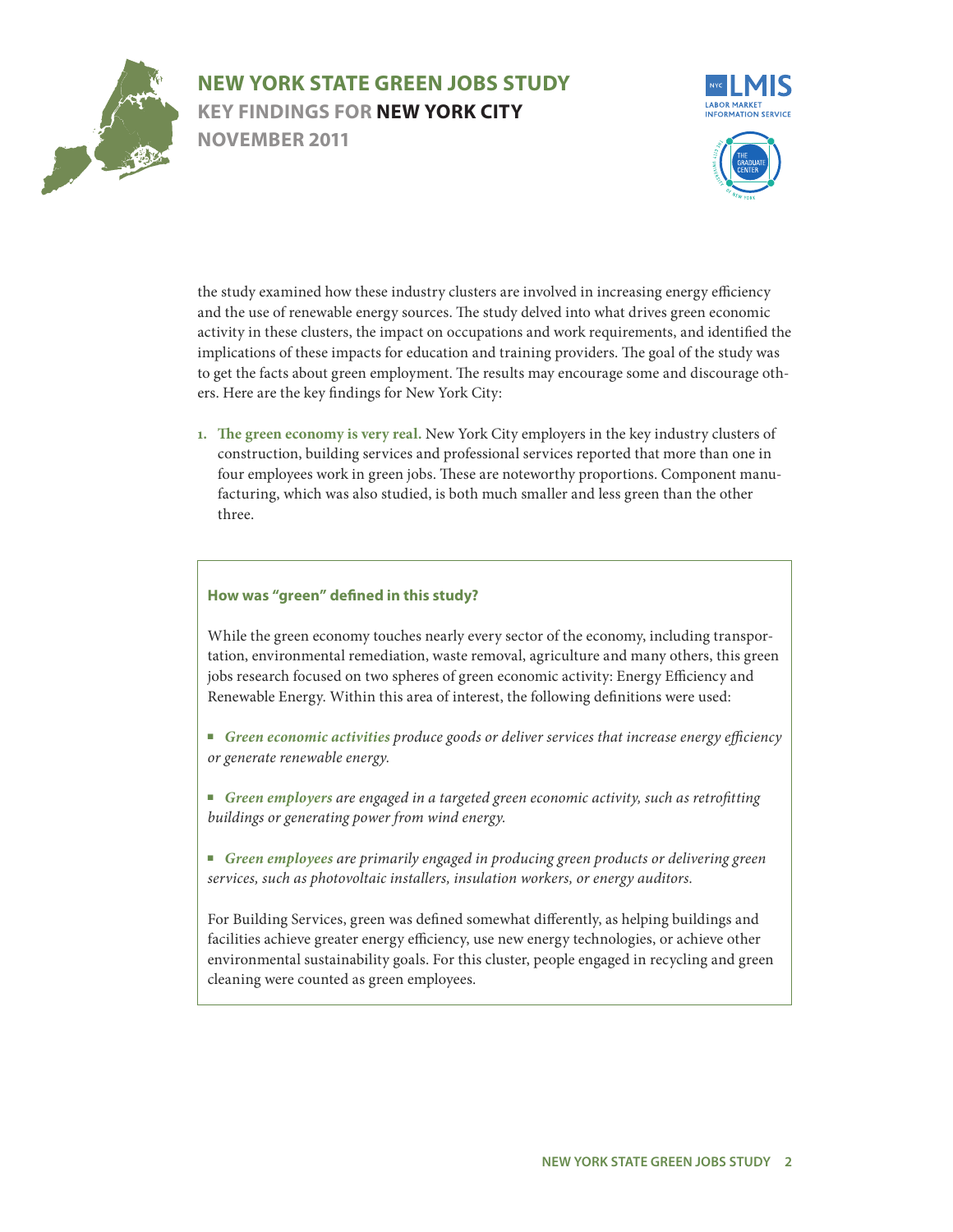



### system in 2009. The NYCLMIS identified the ten groups in an earlier report, *Gaug-ing Employment Prospects in New York City,*  **Highlights of findings for each industry cluster:**

### Construction (commercial and residential construction, electric power construction):

- re has been signific struction industry, especially in large b high-end commercial spaces. In New York City, more than one in five firms report havnt movement in the ■ Within the last ten years or so, there has been significant movement in the direction of green practices throughout the construction industry, especially in large buildings and ing green employees.
- sustainably designed construction is firmly in place, and not a trend waiting to happen ■ New York City's largest commercial construction firms say that energy efficient and at some time in the future. It is being driven both by customer preference and leadership from the public sector, through regulation and role modeling. Virtually all Class A commercial office space and new major publicly financed construction projects are being built to sustainable standards. There is movement toward green construction in the residential sector as well, particularly in low-income and affordable housing developments where public subsidies are involved, and in energy efficiency remodeling of existing lowincome residences.
- The top green occupations reported by New York City employers, which together account for more than half of the City's green jobs in construction were jobs like plumbers, pipefitters and steamfitters; electricians; heating/air conditioning mechanics and installers; construction managers; and first-line supervisors of construction workers. These traditional jobs have added new skills related to sustainable construction.
- The green occupations for which New York City employers have had the most difficulty finding qualified employees are construction managers, cost estimators and sales representatives.
- Although demand for green construction has suffered during the recession along with the sector in general, the construction industry has continued to move toward green building even as the recession has persisted.
- A number of training and education programs are helping to teach new skills needed for green construction to existing construction workers and professionals. One example of this is the Urban Green Council's G-PRO program, developed in cooperation with a number of labor unions, targeted to construction and building services workers.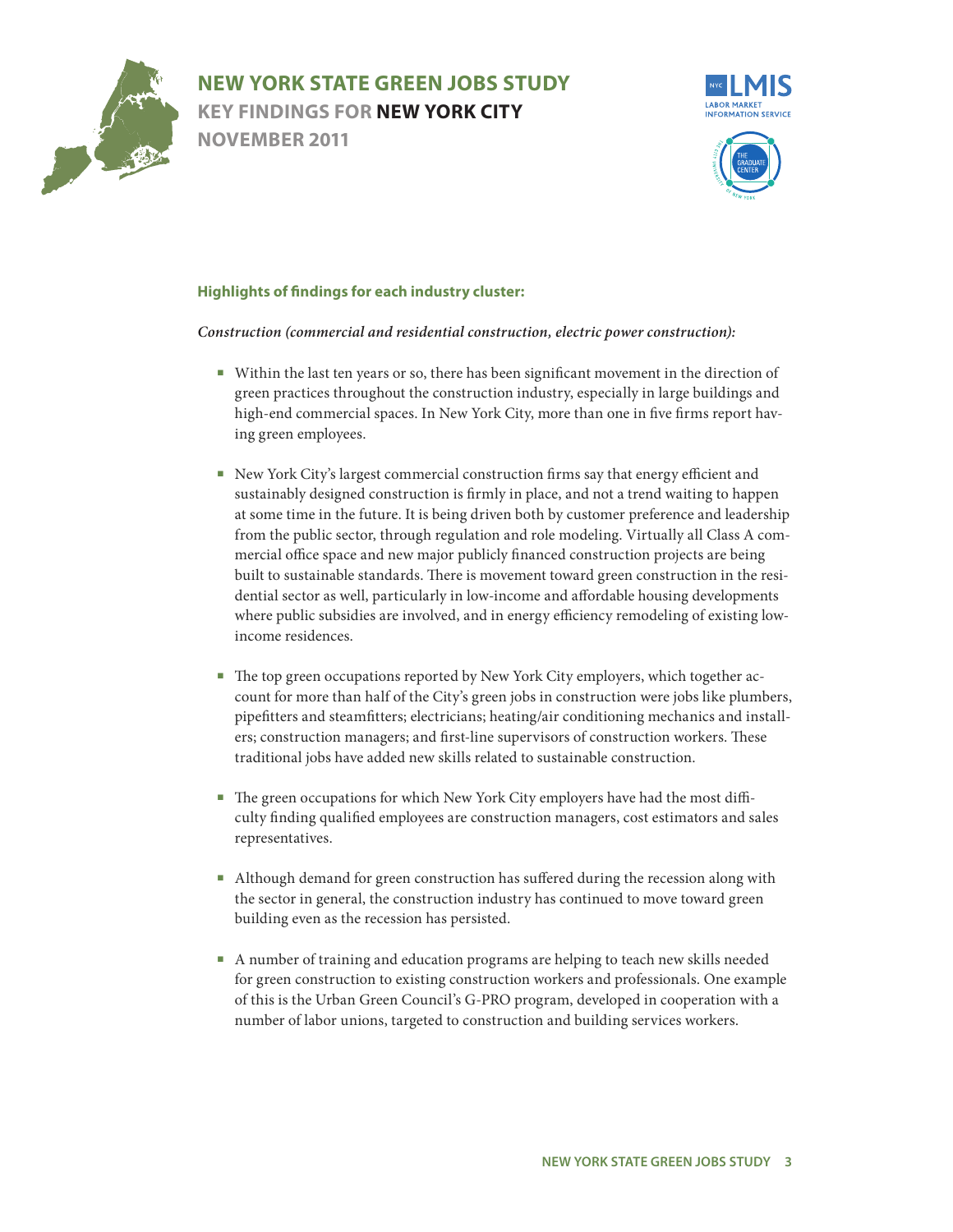



#### real estate industry Building Services (large segments of the real estate industry and services to buildings):

- This industry's greening trend is most pronounced in high-end commercial office and large residential buildings, where tenants increasingly demand sustainable and energy This profile is meant to help *account*  efficient spaces.
- scale automation of heating, cooling, lighting, and other buildings systems. There has Property owners and managers are recognizing the importance of integrating sustainability into their normal operating practices as a means of decreasing operating costs .<br>1e owners of large l cost savings possible with high-tech systems, and are therefore willing to invest in largeand protecting the environment. The owners of large buildings recognize the long-term been rapid growth in the use of advanced Building Management Systems or Energy Management Systems.
- The most common green occupations reported by employers, which together account for more than 80 percent of employment in this cluster, are janitors/cleaners/porters, supervisors of building and grounds workers, general maintenance and repair workers, and stationary engineers and boiler operators.
- Industry employers report that some of their most critical green employees are those who operate heating and cooling systems, as well as professionals in new energy and sustainable services departments. These professionals might include engineers and architects as well as people who procure energy and those who handle retro-commissioning. New and emerging green job titles include: energy manager, commissioning/ retro-commissioning agent, energy auditor and global head of sustainability.
- Many large-scale efforts are underway to train existing workers in how to operate and maintain their buildings in a more energy efficient way. Examples include the Thomas Shortman Fund's 1000 Supers Program and the CUNY Institute for Urban Systems Building Performance Lab training for Operating Engineers and New York City Public School Custodians.

### *Professional Services (architecture, engineering, consulting, IT):*

- This is the greenest industry cluster in New York City, with one-third of firms reporting green employment, and 28 percent of the workforce engaged in green jobs.
- The demand for sustainable design has been driven by commercial customers, and more, recently from colleges and universities, healthcare facilities and non-profit organizations, many of whom have enbraced high levels of sustainability as part of their mission.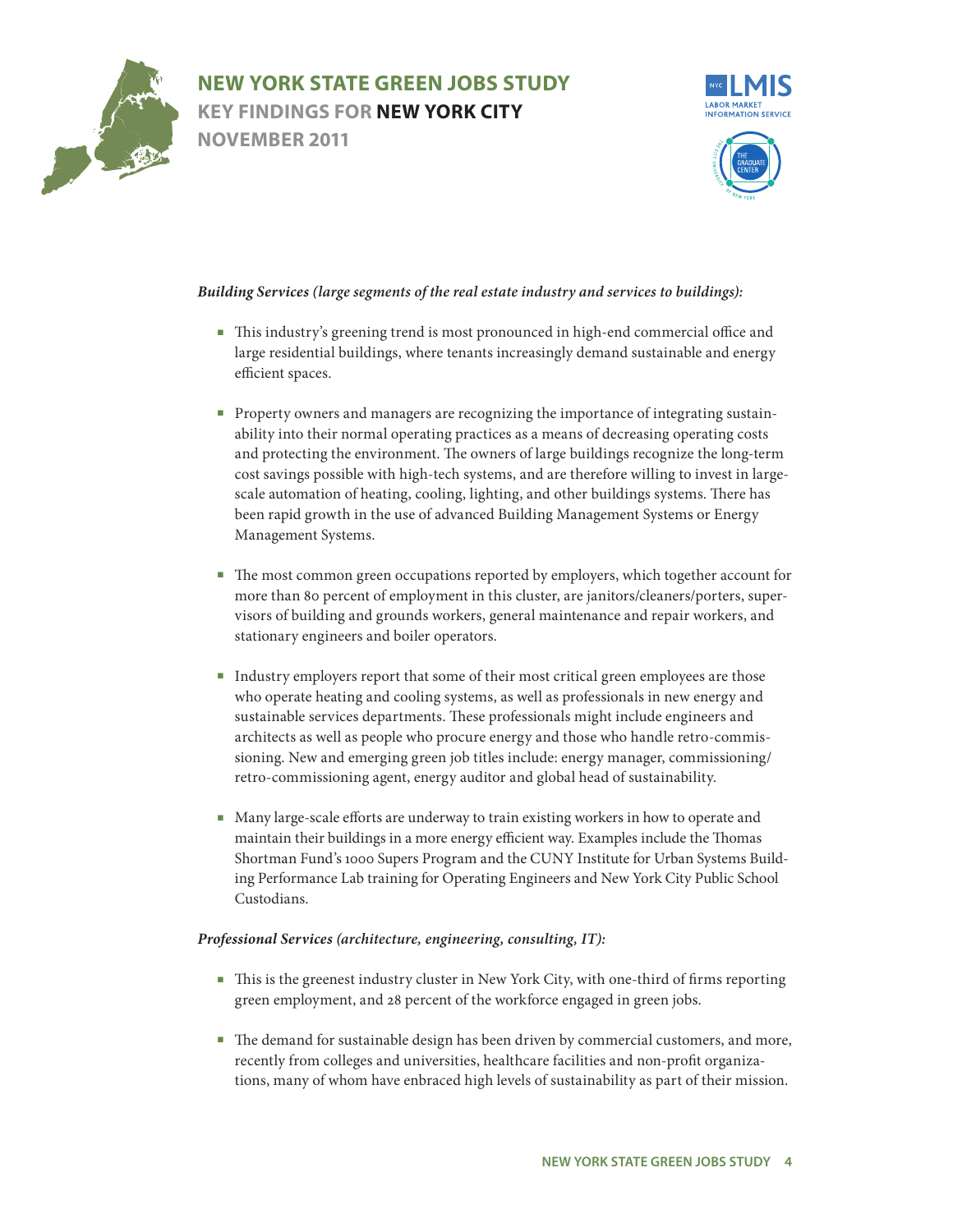



- related to construc also increased the demand for green professional services such as architecture, engineer-New York City laws and guidelines related to construction and building operations have ing and information systems.
- sulting services that facilitate energy efficiency or use of renewable energy by clients.  $\frac{1}{2}$  luster by far was a rchitects interviewed for the study repo industry has moved dramatically in the direction of sustainability within the last five years. Other jobs with green employment in New York City are mechanical engineer, .<br>gineer, interior des<sup>.</sup> of these occupations are involved in designing sustainable buildings or providing conhitect, with 47 per<mark>e</mark> .<br>drafter, civil engineer, electrical engineer, interior designer and landscape architect. All ■ The top green job in this industry cluster by far was architect, with 47 percent of the total green employment in the cluster. Architects interviewed for the study reported that the
- Nine in ten employers with green employment require enhanced skills for green jobs, and 74 percent prefer that green employees have a Leadership in Energy and Environmental Design (LEED) credential.

### *Component manufacturing (components of energy efficiency and renewable energy, such as heating and energy storage systems):*

- This is the smallest of the industry clusters included in the green jobs study and has the least green employment. While green component manufacturing employment in New York City is modest, it represents 13 percent of employment in the cluster, almost twice the statewide rate of 7 percent.
- Almost all green manufacturers say that their green employees require additional training to perform their jobs, and 24 percent of employers prefer that their green employees have a LEED credential.
- The New York Industrial Retention Network has made efforts to connect New York City's green manufacturers to the City's green construction industry.
- The Brooklyn Navy Yard is working to be the destination of choice for green manufacturers and businesses and has is taking an approach to be a national model for sustainable industrial parks.
- **2. The studied industry clusters are greening from within.** This transformation involves retraining of the existing workforce in the skills, knowledge and techniques of energy efficiency, green construction and green building design. A significant number of companies that already have green employment expect to have more green employment a year later. The proportions ranged from 22% of Building Services companies to 39% of Professional Services firms. This does not necessarily mean that they will be hiring additional workers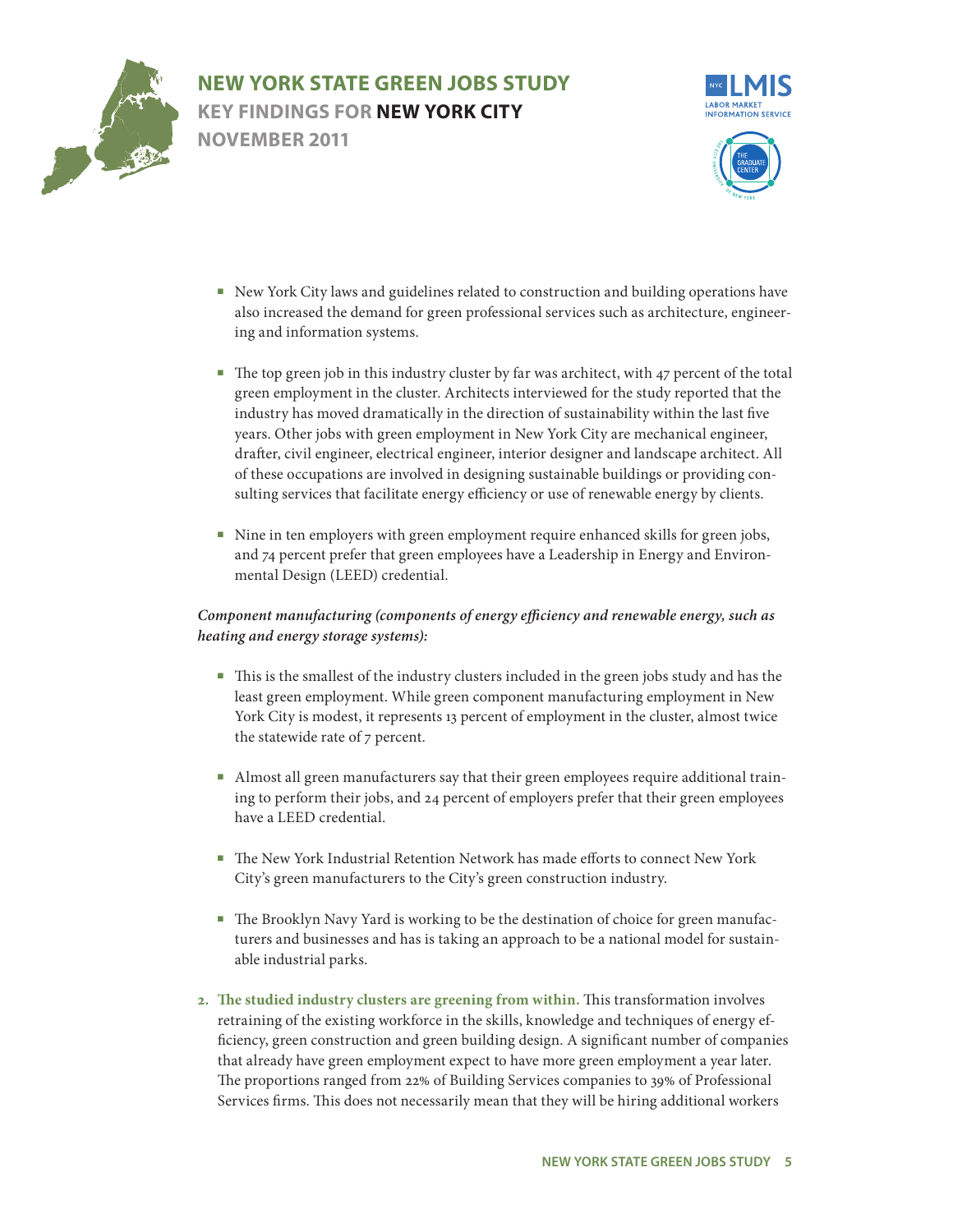



b. There may be lim least in the short run due to the slow recovery following the recent recession. although in some cases, that may be so. There may be limited net new green job creation, at

- 3. The City's green economy is embedded within the general economy and is therefore **ndiscution** is mean *a* k City still has not recovered from its d<sub>'</sub> and there is substantial unemployment of construction workers. In addition, the inability of property owners to access traditional sources of financing has dampened activity in ncy upgrade marke allowing on-bill financing for energy efficiency retrofits has the potential to expand the tomer demand. Fo general as well as in the energy efficiency upgrade market. The recently enacted State law influenced by its condition and its impact on overall customer demand. For example, the construction industry in New York City still has not recovered from its downturn, residential market.
- **4. Investments in energy efficiency upgrades depend on proof of savings and benefits that can be realized.** There are many efforts underway to prove the cost-benefit of energy efficient investments and practices. One high profile example is the \$100 million energy sustainability retrofit of the Empire State Building, which is aiming to achieve a 38 percent reduction in energy usage.<sup>3</sup> Another is the Deutsche Bank Americas Foundation-Living Cities study of nearly 19,000 affordable housing units in New York City that underwent energy efficiency retrofits. Preliminary results of this study indicate that these retrofits results in a 19 percent savings on fuel bills and a 10 percent savings on electricity across the 19,000 units studied.4
- **5. There is important green-related technological innovation within some sectors studied.** Sophisticated building management systems and energy information portals are becoming more common among real estate companies and larger buildings. This movement has been described as a "convergence of IT, telecommunications and energy data management, meeting a world with a need for lower carbon footprints and higher energy efficiency standards."
- **6. Many community colleges and non-profit organizations are offering green related training, often in collaborative relationships that take advantage of each organization's particular expertise.** For example, the Consortium for Worker Education, along with service partners SoBRO, Sustainable South Bronx, the Osborne Association, the Association for Energy Affordability and Nontraditional Employment for Women, is operating the Center for Environmental Workforce Training to recruit, train and identify employment opportunities for Bronx residents in city-wide emerging green industries and transitioning sectors. SolarOne works with the Community Environmental Center, STRIVE and others in delivering education programs. While many non-profit organizations are involved in

<sup>3</sup> www.esbnyc.com/sustainability\_energy\_efficiency.asp

<sup>4</sup> *Study Clarifies the Energy Savings in Retrofitted Buildings*, The New York Times, November 9, 2011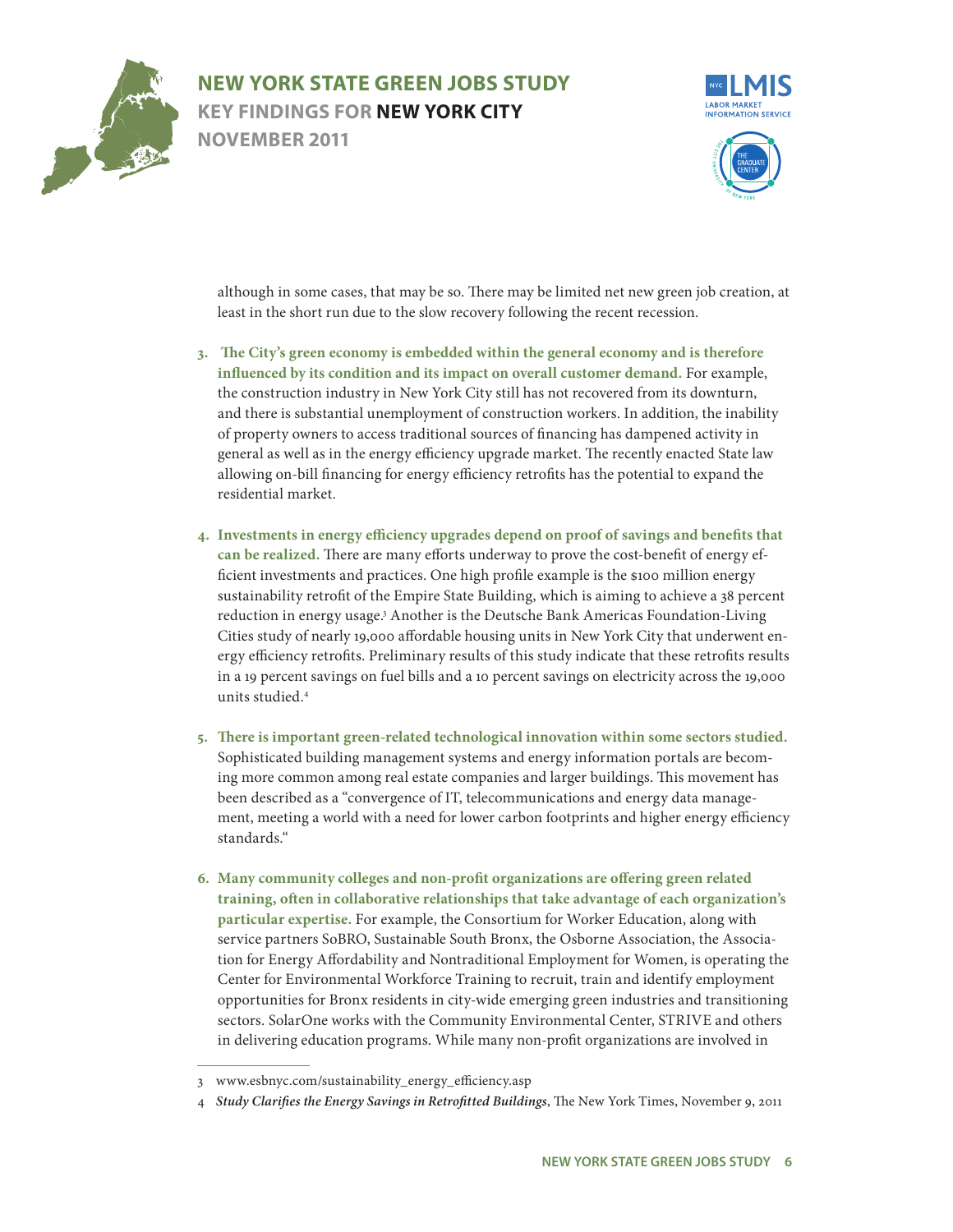



nd universities offe and courses. The City University of New York employs a Director of Green Education and Training Programs to work with 24 CUNY campuses. green training, community colleges and universities offer the majority of green programs

- to some extent, manufacturing. However, firms complain that green economic activity is the greening of th <mark>d demand from customers.</mark> Public sect includes federal, state and city policies and laws, and utility programs. The New York State Energy Research and Development Authority (NYSERDA) plays a vital role in stimulat-**New York State. S** demand drives the market for professional services, construction, building services, and, industry clusters ing and guiding the green economy in New York State. Significant green-related customer This industry group is made up of establishments **7. It appears that the biggest drivers of the greening of the industry clusters studied are**  leadership from the public sector and demand from customers. Public sector leadership sometimes inhibited by the bureaucratic requirements and practices of some regulatory agencies.
- **8. Employers are clear on their advice to education and training providers.** They want:
	- More hands-on education and more experience for students in the work world—whether through co-op programs, internships or similar approaches.
	- Cross-functional training, i.e. sales/communication/teamwork/interpersonal skills along with technical training; more interdisciplinary work between architects and engineers.
	- Quality training and the right match of the person for the job. In the "mad rush" to get people trained, sometimes the quality of training can suffer, people may be enrolled who cannot benefit fully from the training, and trainees might not be fully prepared with the skills needed for the job.